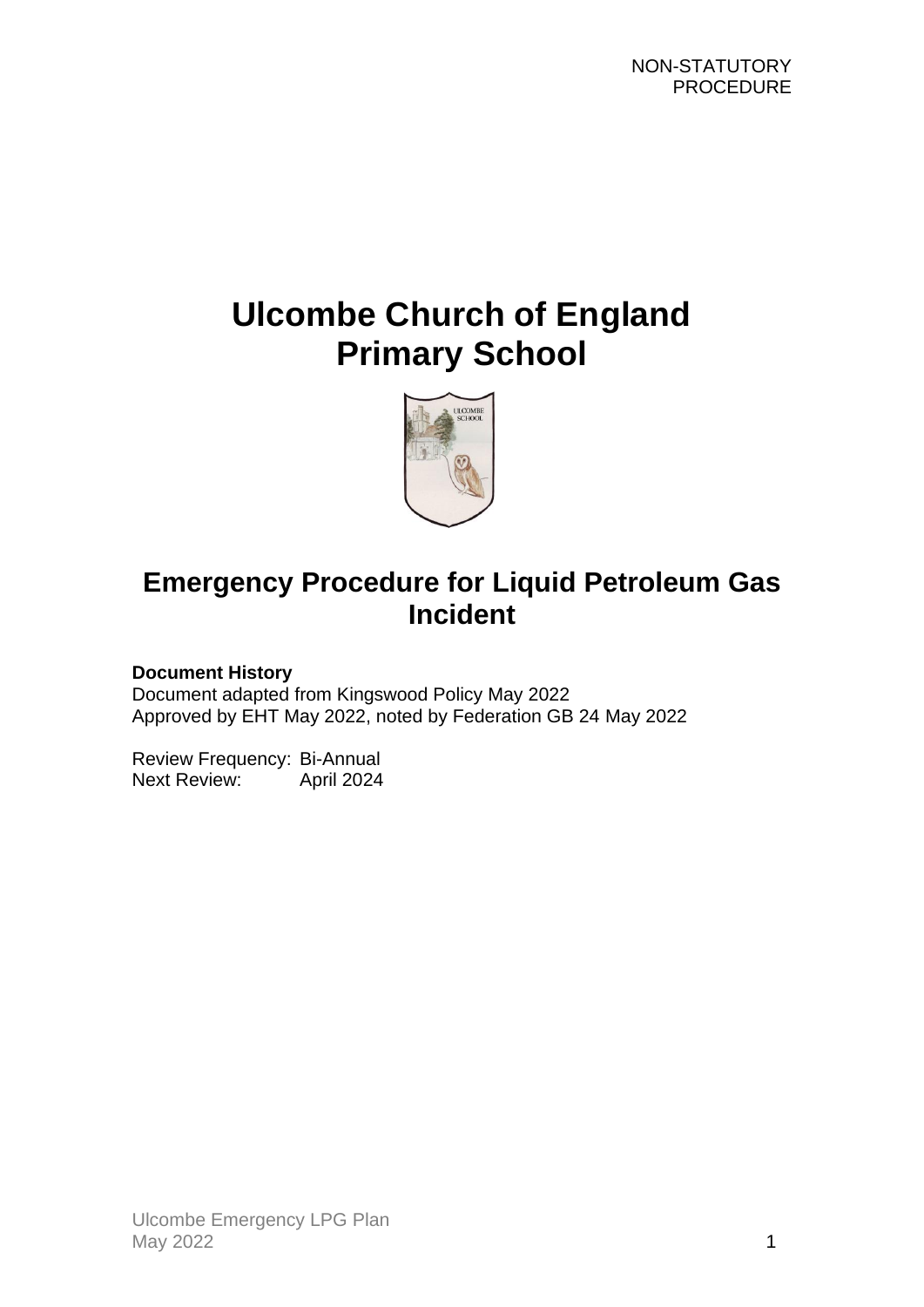#### NON-STATUTORY PROCEDURE

## **Contents**

*Throughout the document the term 'Headteacher' may refer to the position of Executive Headteacher or Head of School (depending who is based on site)*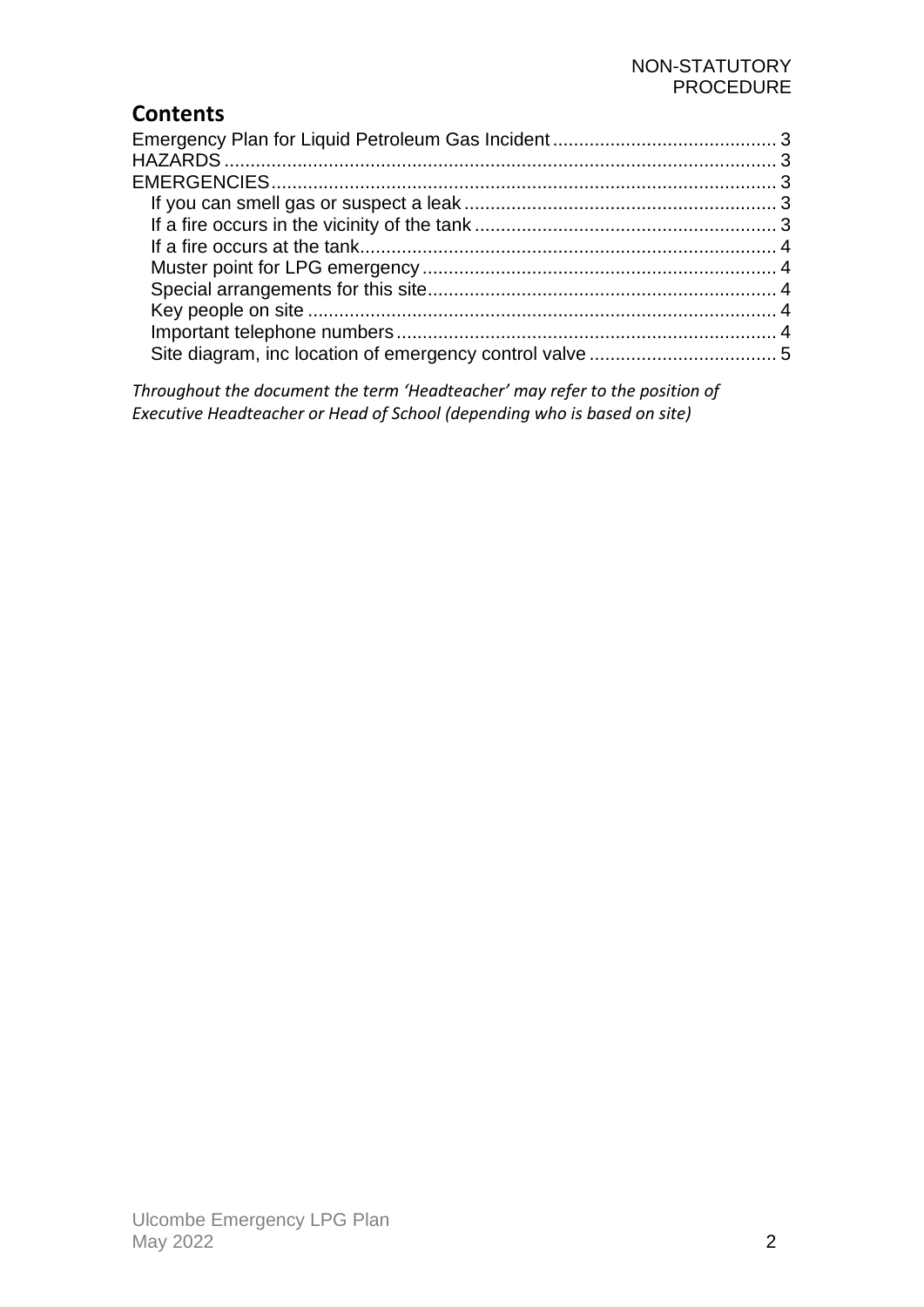### <span id="page-2-0"></span>**Emergency Plan for Liquid Petroleum Gas Incident**

The person in control at premises where LPG is stored in bulk tanks must complete the boxes overleaf and

- circulate to all staff who need to know what to do
- put in a prominent place for a visual reminder
- bring to the attention of anyone hiring or using the premises out of hours

#### <span id="page-2-1"></span>**HAZARDS**

LPG is an extremely flammable gas which is heavier than air, so leaks can sink into underground spaces and voids under buildings.

If inhaled, it can cause nausea, headache and drowsiness. In poorly ventilated areas, unconsciousness and asphyxiation may result.

A gas leak from a tank or from pipework may also lead to an explosion and/or a fire, so it is important that everyone is aware of the emergency procedures for your premises.

#### <span id="page-2-2"></span>**EMERGENCIES**

#### <span id="page-2-3"></span>**If you can smell gas or suspect a leak**

- do not switch on or off any lights or electrical equipment, including fire alarm call points
- do not use any naked flames or use cooking equipment
- do not smoke
- if the smell is indoors, open windows and ventilate all low level areas
- close the emergency control valve outside the premises
- close the isolation valve on the tank itself if you can do so safely
- contact Calor on their emergency telephone number:

#### **0845 7 444 999**

#### <span id="page-2-4"></span>**If a fire occurs in the vicinity of the tank**

- activate the evacuation plan for your premises\*
- dial 999 immediately to call Kent Fire and Rescue
- tell them there is an LPG tank on the premises
- if the fire is small, and has not yet reached the tank or pipework, consider whether it is possible to use a fire extinguisher on the fire, providing you have been trained to do so.
- close the emergency control valve if safe to do so.
- if in any doubt, leave the premises and go to a safe place
- be alert to changes in wind direction that might make it necessary to change location of safe place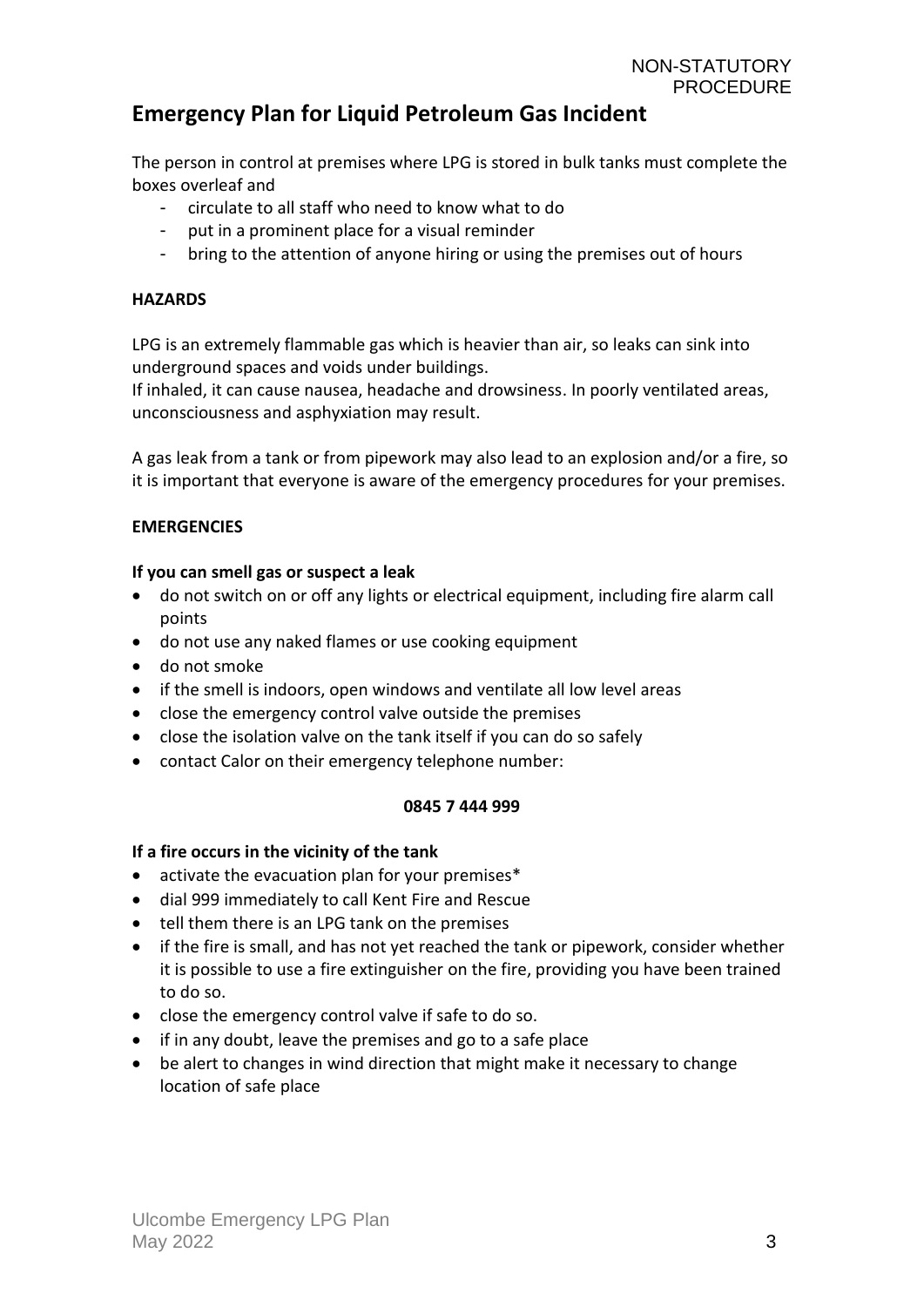#### <span id="page-3-0"></span>**If a fire occurs at the tank**

- do not try to fight the fire yourself
- activate the evacuation plan for your premises\*
- dial 999 immediately to call Kent Fire and Rescue
- tell them there is an LPG tank on the premises
- close the emergency control valve if safe to do so.
- leave the premises and go to a safe place

*\* Consider changing your normal muster point for fire, if it is in the vicinity of the LPG tank*

#### <span id="page-3-1"></span>**Muster point for LPG emergency**

(NB may be different to the muster point for fire)

Muster point for LPG emergency is the same as fire, on the playground away from building and opposite side of school from LPG. We do also have a second muster point if the site needs to be completely vacated this is at the village hall (car park) and can be accessed through the side gate entrance to the school

#### <span id="page-3-2"></span>**Special arrangements for this site**

The LPG cage is away from the school building but near the car park. If a leak was detected, with no risk of fire then the children would be kept inside the school building with doors and windows closed and sent home if necessary. In case of fire, pupils and staff would be evacuated to the muster point, and the

emergency services contacted.

#### <span id="page-3-3"></span>**Key people on site**

Executive Headteacher/Head of School, responsible for evacuation of staff and children

The office holds the keys to the LPG cage (in key safe), Head of School, office staff or caretaker to deal with contractors or emergency services and Calor Gas service desk.

#### <span id="page-3-4"></span>**Important telephone numbers**

Fire Brigade- 999 (in an emergency) Calor gas- 01795 477101 Service desk – 0845 3000346